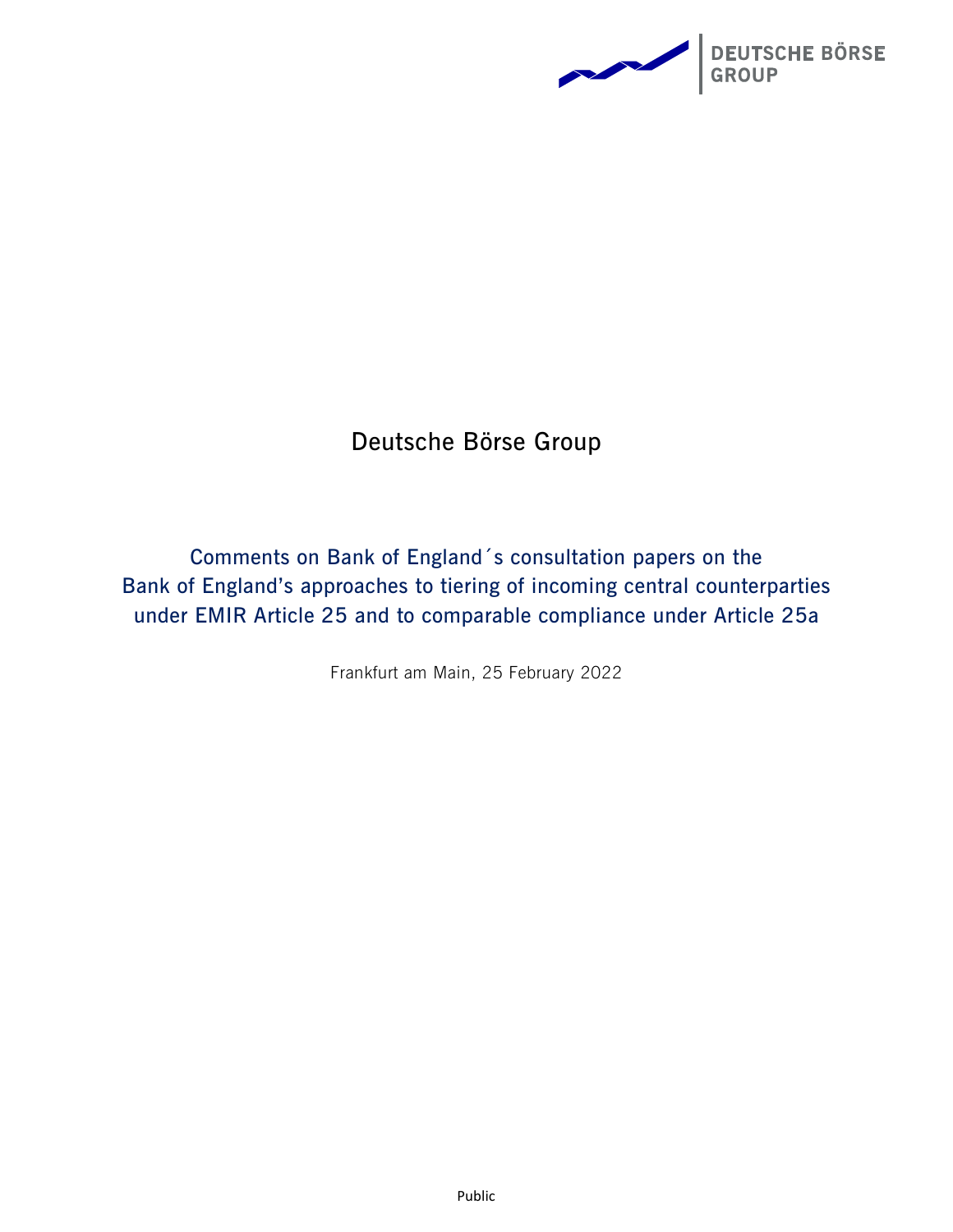## A. Introductory remarks

Deutsche Börse Group (DBG) provides central clearing services for cash, energy, commodity, and derivatives markets both for listed as well as certain over-the-counter (OTC) financial instruments through its EU-EMIR-authorized CCPs Eurex Clearing AG (ECAG) and European Commodity Clearing AG (ECC). Currently, both ECAG and ECC are also providing clearing services to members domiciled in the United Kingdom (UK) under the UK's Temporary Recognition Regime (TRR).

As such, we appreciate the possibility to respond to the two consultation papers published by the Bank of England (BoE) on its approaches to tiering non-UK CCPs (incoming CCPs) under UK EMIR Article 25 and to comparable compliance under Article 25a. We believe these proposals are an important step to create certainty and a basis for planning for all incoming CCPs beyond the expiration of the TRR.

## B. Comments on the BoE´s approach to tiering of incoming central counterparties under EMIR Article 25

We appreciate that the proposal relies on the guiding principle of regulatory deference, similar to many other jurisdictions globally. As such we agree with the BoE's approach that a jurisdiction's exposure should be reflected in the overall supervision accordingly, while at the same time trying to mitigate inefficiencies.

The proposal foresees a sound principle of proportionality by requiring incoming CCPs with greater systemic importance for the UK's financial stability to fulfill key UK requirements and being subject to direct supervision by UK authorities. The proposed logic of assessing systemic importance of incoming CCPs also reflects and formalizes this proportionality principle. Against this background, we believe that the proposed approach to tiering combining qualitative and quantitative measures is reasonable.

With regards to the proposed quantitative measures such as the triage test, we believe that the metrics Initial Margin and Default Fund Contributions are adequate to evaluate risk exposure.

However, the consultation paper proposes a lookback period of five years for those quantitative thresholds, while from our perspective a forward-looking approach would be more appropriate and targeted to capture expectable developments (e.g., estimations of volumes of the next year) that may be of systemic relevance. This appears particularly important in the current situation, where the recent withdrawal of the UK from the EU already led to relevant structural changes and may lead to further changes in the mid- to long-term that are unlikely to turn back.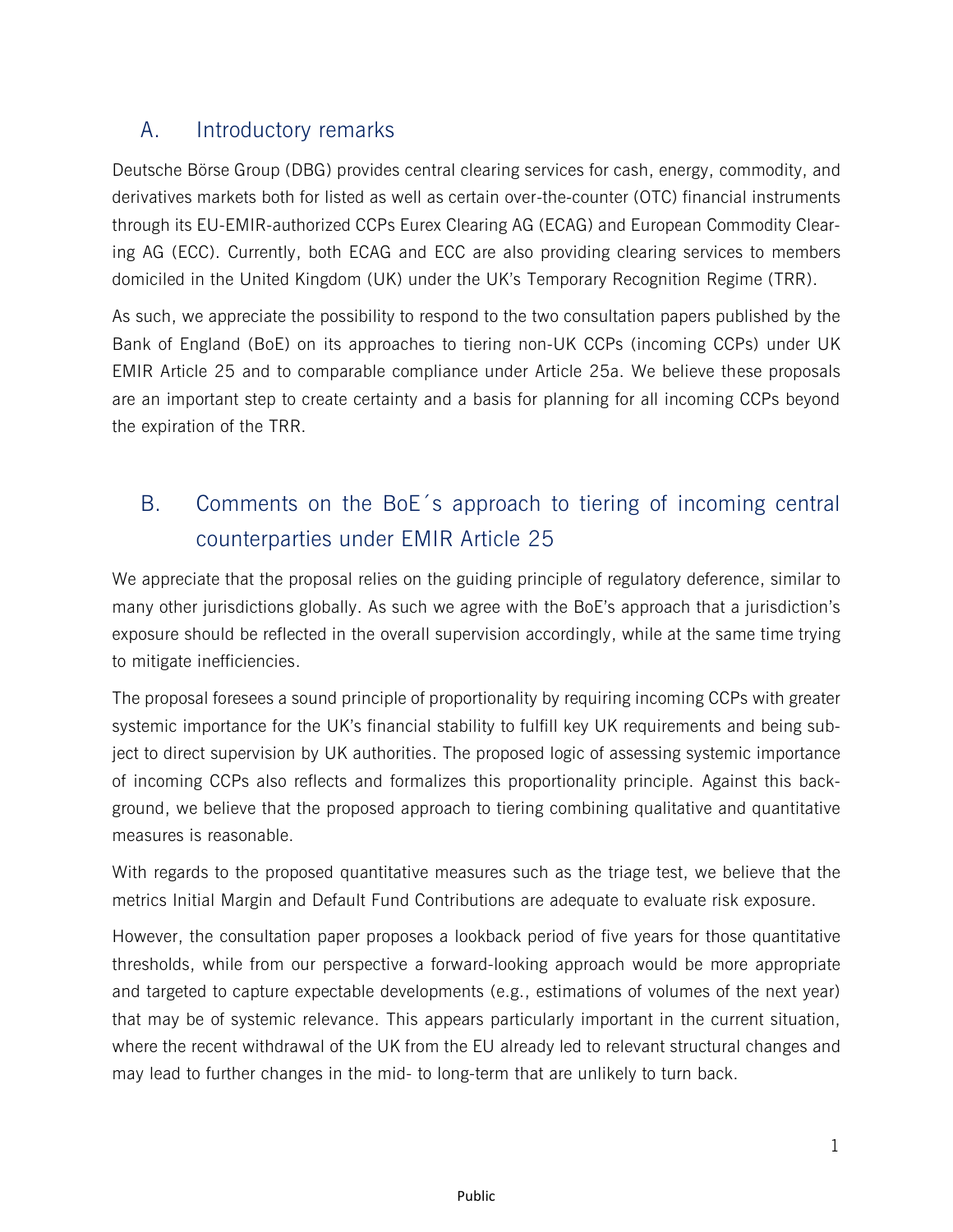Against this background, we question why an incoming CCP that has exceeded the threshold at any point in the last five years, but may be below the threshold today, would be considered tier 2 based on the triage test. The importance of current margin and default fund levels should be higher than evaluating levels from the last five years.

Thus, from our perspective it appears more adequate to add a consideration of the trend of exposure into the tiering decision and significantly shorten the lookback period and/or look at yearly averages. In comparison, the European Commission Delegated Regulation 2020/1303 setting out the EU's quantitative measures for tiering third country CCPs for example only formulates a lookback period of two years and refers to average values of Margin and Default Fund Contributions.

Further, the thresholds applied in the EU tiering logic are significantly higher – i.e., the aggregate level of margin requirements and Default Fund Contributions held by EU Clearing Members (incl. clearing members with a headquarter located in the EU) is over EUR 25 billion (ca. GBP 20.8 billion).

So overall, the tiering logic proposed by the BoE includes a significantly shorter lookback period, the consideration of peak values ("at any point in time") and significantly lower thresholds (BoE proposal of GBP 11 billion versus GBP 20.8 billion in the EU's Delegated Regulation). In consideration of the common aim to create a level playing field and our above outlined thoughts on the lookback period, it appears adequate to align the thresholds.

Additionally, we would propose to include further quantitative elements that allow assessing the exposures in GBP in more detail within an incoming CCP as another quantitative element to assess the systematic relevance.

For the qualitative measures, we believe it is important to formulate these as clearly as possible to create best possible transparency and common expectations among the BoE and incoming CCPs. Against that background, we appreciate that the BoE has added further guidance to the information to be reviewed under the criteria to be evaluated within the systemic risk assessment (as specified in EMIR 2.2). We believe additional weighting of the different criteria may further increase transparency and would clarify BoE's expectations towards incoming CCPs.

With a view on the proposed informed reliance assessment, we agree with the additional points to be considered, to cater for the higher relative UK exposure determined in the proportionality test. We agree with the BoE that a well-functioning cooperation between supervisors is instrumental to increase efficiency and to avoid duplicative work for regulators and incoming CCPs.

In addition, and from a more holistic viewpoint, we are convinced that a good regulatory and supervisory cooperation contributes to enhancing the global nature of markets and most importantly improving financial stability across borders. Against that background it may, again as